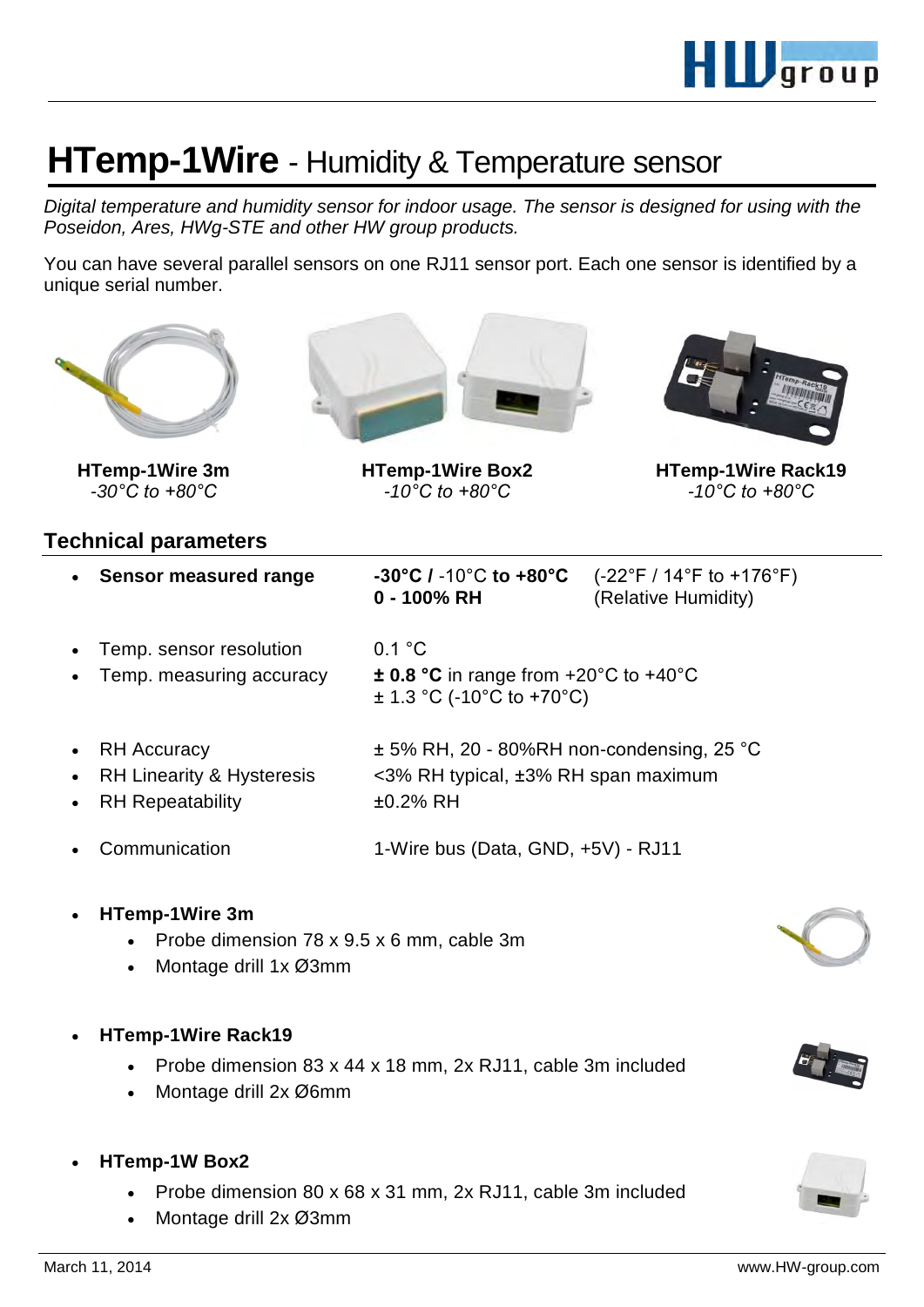### **Sensors & Accessories**



| <b>Temperature &amp; Humidity sensors &amp; Accessories</b> |                                                                                                                                                                                    |  |  |  |  |  |
|-------------------------------------------------------------|------------------------------------------------------------------------------------------------------------------------------------------------------------------------------------|--|--|--|--|--|
| <b>HTemp-1Wire 3m</b>                                       | Temperature & Humidity sensor (-30 to +80°C, 0 to 100% RH). 3 meter long cable<br>with 1-Wire connector RJ11, encased in black covering.                                           |  |  |  |  |  |
| <b>HTemp-1Wire Box2</b>                                     | Temperature & Humidity sensor (-10 to +80°C, 0 to 100% RH). Boxed sensor<br>designed for internal use, 2x RJ11 daisy-chainable 1-Wire, 3m cable included.                          |  |  |  |  |  |
| <b>HTemp-1Wire Rack19</b>                                   | Temperature & Humidity sensor (-10 to +80°C, 0 to 100% RH). 1U rack mount<br>housing, 2x RJ11 daisy-chainable 1-Wire, 3m cable included. Sensor designed for<br>19" rack cabinets. |  |  |  |  |  |
| Humid-1Wire 1m / 3m / 10m                                   | Humidity sensor (0 to 100% RH) on a 1m / 3m / 10m long cable with 1-Wire<br>connector RJ11, encased in black covering.                                                             |  |  |  |  |  |
| <b>HTemp-1Wire Outdoor 3m</b>                               | Temperature & Humidity outdoor sensor (-30 to +85°C, 0 to 100% RH). 3 meter<br>long cable with 1-Wire connector RJ11. Sensor encased in outdoor metal tube.                        |  |  |  |  |  |
|                                                             |                                                                                                                                                                                    |  |  |  |  |  |
| <b>T-Box</b>                                                | Hub for connecting 1 to 5 sensors to 1-Wire bus (5x RJ11), 10 cm connecting cable.                                                                                                 |  |  |  |  |  |
| T-Box2                                                      | Hub for connecting 1 or 2 sensors to 1-Wire sensors (RJ11), 3 m connecting cable.                                                                                                  |  |  |  |  |  |
|                                                             |                                                                                                                                                                                    |  |  |  |  |  |
| Temp-1Wire 3m IP67                                          | Temperature sensor (-10°C to +80°C), on a 3 meter long cable with 1-Wire<br>connector RJ11. Watertight (IP67) sensor probe, stainless steel 17241.                                 |  |  |  |  |  |
| Temp-1Wire 10m IP67                                         | Temperature sensor (-10°C to +80°C), on a 10 meter long cable with 1-Wire<br>connector RJ11. Watertight (IP67) sensor probe, stainless steel 17241.                                |  |  |  |  |  |
| Temp-1Wire 1m / 3m / 10m                                    | Temperature sensor (-10°C to +80°C), on a 1 / 3 / 10 meter long cable with 1-Wire<br>connector RJ11, encased in white covering.                                                    |  |  |  |  |  |
| <b>Temp-1Wire-Outdoor 3m</b>                                | Temperature outdoor sensor (-50°C to +125°C) - Multi-purpose watertight (IP67)<br>sensor probe, stainless steel 17241 with PVC cable 3m, 1-Wire connector RJ11.                    |  |  |  |  |  |
| <b>Temp-1Wire-Flat 3m</b>                                   | Temperature sensor for freezers (-30 to +60°C), watertight (IP67) stainless steel<br>17241 probe, flat cable 3m, 1-Wire connector RJ11.                                            |  |  |  |  |  |